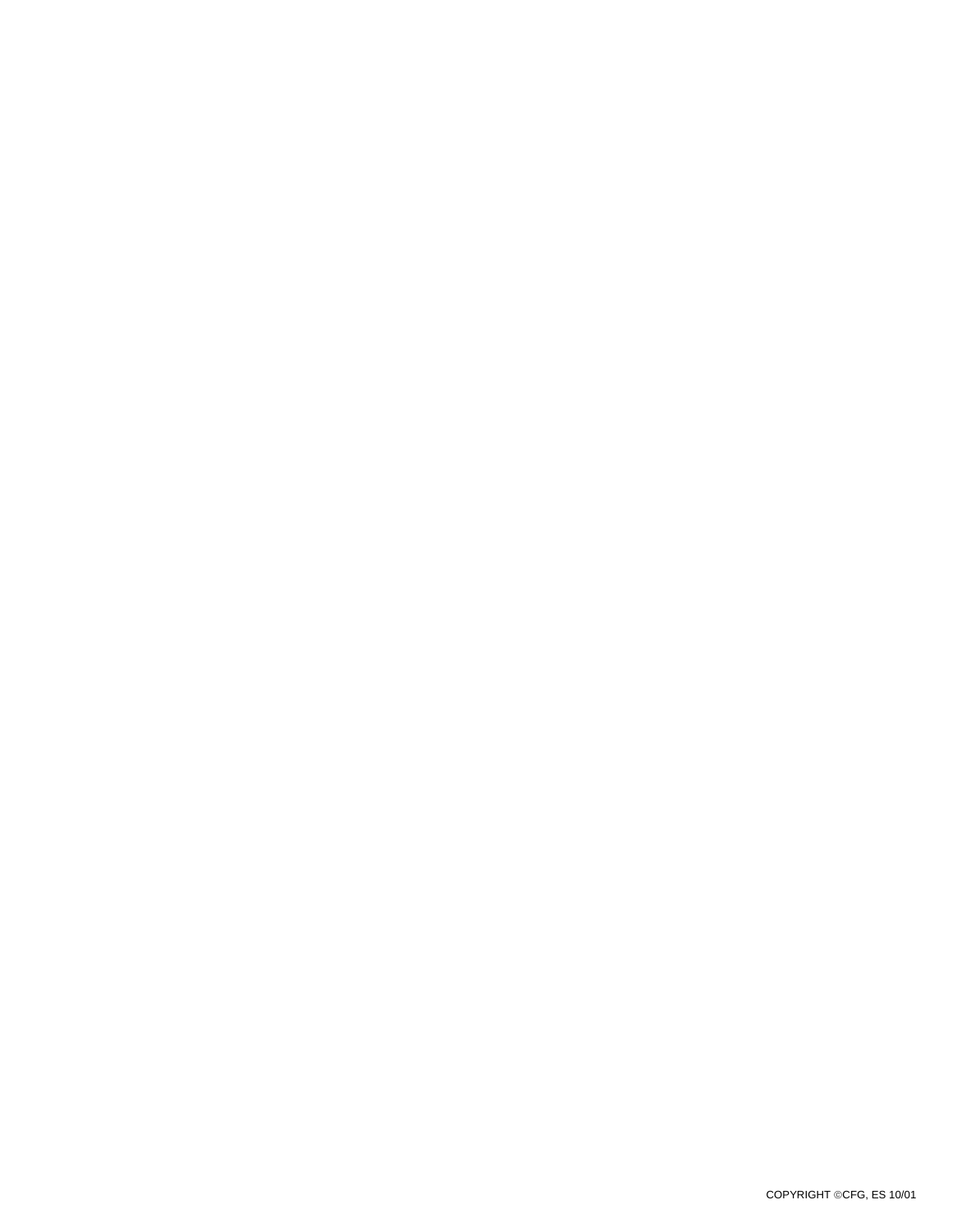# **EMPLOYMENT APPLICATION**



| TODAY'S DATE: THE STATE OF THE STATE OF THE STATE OF THE STATE OF THE STATE OF THE STATE OF THE STATE OF THE STATE OF THE STATE OF THE STATE OF THE STATE OF THE STATE OF THE STATE OF THE STATE OF THE STATE OF THE STATE OF |               |              |                        |
|-------------------------------------------------------------------------------------------------------------------------------------------------------------------------------------------------------------------------------|---------------|--------------|------------------------|
| NAME:<br>Last                                                                                                                                                                                                                 |               | First        | M.I.                   |
| CURRENT ADDRESS: NORTH AND THE STATE OF THE STATE OF THE STATE OF THE STATE OF THE STATE OF THE STATE OF THE STATE OF THE STATE OF THE STATE OF THE STATE OF THE STATE OF THE STATE OF THE STATE OF THE STATE OF THE STATE OF | <b>Street</b> |              |                        |
| City, State, Zip:<br>City                                                                                                                                                                                                     |               | <b>State</b> | Zip                    |
|                                                                                                                                                                                                                               |               |              |                        |
| Day-time, Home Phone                                                                                                                                                                                                          |               |              | Optional or Cell Phone |

## **APPLICANT NOTE**

**This application form is intended for use in evaluating your qualifications for employment. This is not an employment contract. Please answer all appropriate** 

**questions completely and accurately. False or misleading statements during the interview and on this form are grounds for terminating the application process or, if discovered after employment, terminating employment. All qualified applicants will receive consideration without discrimination because of sex, marital status, race, color, age, creed, religion, national origin, the presence of disabilities, sexual orientation, status with regards to public assistance, or any other characteristic protected by law. Additional testing of job-related skills and for the presence of drugs may be required prior to employment. This application applies only to the position specified. It is considered inactive after 30 days. If at any time after this point you wish to be considered for employment within this company, another application must be completed.**

#### **AVAILABILITY**

Are you legally able to work in the United States?  $\Box$  Yes  $\Box$  No

Will you now or in the future require sponsorship for employment visa status (e.g. H-1B, TN visa stautus)?  $\Box$  Yes  $\Box$  No (if hired, you will be asked to furnish documents to establish identity and eligibility to work in the US).

| Which Position are you applying?                           |                  |              |                                              |              |                                                                                 |  |                          |    |    |                 |              |                  |    |       |
|------------------------------------------------------------|------------------|--------------|----------------------------------------------|--------------|---------------------------------------------------------------------------------|--|--------------------------|----|----|-----------------|--------------|------------------|----|-------|
| Is your age?                                               | $\Box$ 14        | $\square$ 15 | $\square$ 16                                 | $\Box$ 17    | $\Box$ 18+                                                                      |  |                          |    |    |                 |              |                  |    |       |
| What date can you start: $\Box$ ASAP                       |                  |              | $\square$ 2 Weeks                            | $\Box$ Other |                                                                                 |  |                          |    |    |                 |              |                  |    |       |
| Which category would you prefer?<br>$\Box$ Full-time (37+) |                  |              |                                              |              | $\Box$ Part-time (30-36)                                                        |  | $\Box$ Part-time (10-29) |    |    | $\Box$ Seasonal |              |                  |    |       |
| For which schedules are you available?                     |                  |              |                                              |              | $\Box$ Weekdays $\Box$ Weekends $\Box$ Days $\Box$ Evenings $\Box$ After School |  |                          |    |    |                 | $\Box$ Other |                  |    |       |
|                                                            | <b>EDUCATION</b> |              | Please circle highest grade completed: 7 8 9 |              |                                                                                 |  | 10                       | 11 | 12 | -13             | 14           | 15               | 16 | $16+$ |
|                                                            |                  | <b>NAME</b>  |                                              |              |                                                                                 |  | <b>CITY/STATE</b>        |    |    |                 |              | <b>GRADUATE?</b> |    |       |
| High School                                                |                  |              |                                              |              |                                                                                 |  |                          |    |    |                 |              |                  |    |       |
| College                                                    |                  |              |                                              |              |                                                                                 |  |                          |    |    |                 |              |                  |    |       |
| Other                                                      |                  |              |                                              |              |                                                                                 |  |                          |    |    |                 |              |                  |    |       |

# **JOB-RELATED SKILLS**

**NOTE: Do not fill out any part of this section you believe to be non-job related. Please exclude any information indicative of age, sex, religion, national origin, or disability.**

**Please list any other skills; licenses, certificates or organizations that you belong to that may be job-related or that you feel would be of value to this job or company. \_\_\_\_\_\_\_\_\_\_** \_\_\_\_\_\_\_\_\_\_\_\_\_\_\_\_\_\_\_\_\_\_\_\_\_\_\_\_\_\_\_\_\_\_\_\_\_\_\_\_\_\_\_\_\_\_\_\_\_\_\_\_\_\_\_\_\_\_\_\_